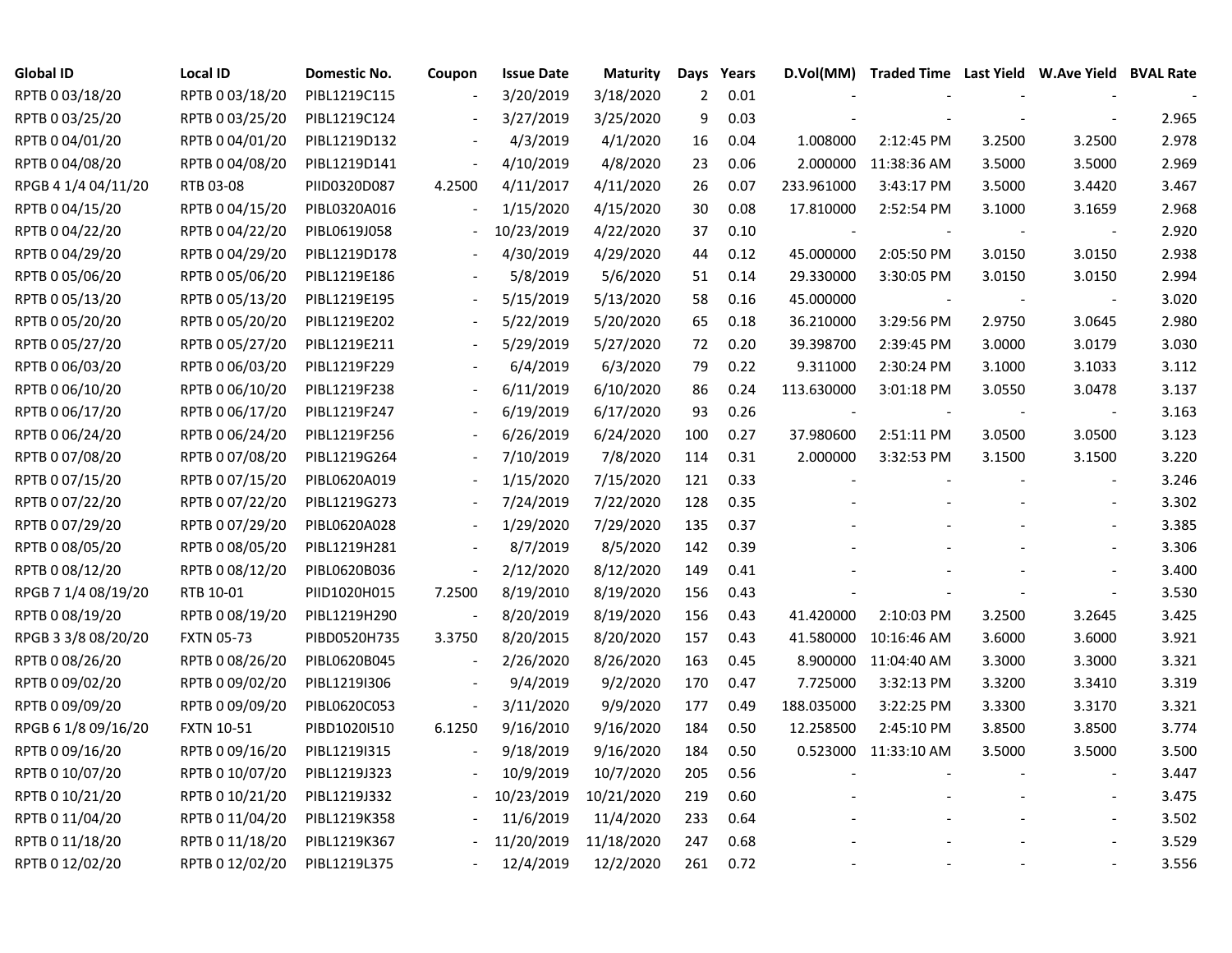| <b>Global ID</b>     | <b>Local ID</b>   | Domestic No. | Coupon                   | <b>Issue Date</b> | <b>Maturity</b>  | Days | Years | D.Vol(MM)   | <b>Traded Time</b>   |        | Last Yield W.Ave Yield BVAL Rate |       |
|----------------------|-------------------|--------------|--------------------------|-------------------|------------------|------|-------|-------------|----------------------|--------|----------------------------------|-------|
| RPGB 5 7/8 12/16/20  | <b>FXTN 10-52</b> | PIBD1020L525 | 5.8750                   | 12/16/2010        | 12/16/2020       | 275  | 0.75  | 23.052000   | 2:32:36 PM           | 4.0000 | 4.0000                           | 3.745 |
| RPTB 0 01/06/21      | RPTB 0 01/06/21   | PIBL1220A017 |                          | 1/8/2020          | 1/6/2021         | 296  | 0.81  | 10.225000   | 2:13:56 PM           | 3.5000 | 3.5280                           | 3.535 |
| RPTB 0 01/13/21      | RPTB 0 01/13/21   | PIBL1220A026 |                          | 1/15/2020         | 1/13/2021        | 303  | 0.83  |             |                      |        | $\overline{\phantom{a}}$         | 3.767 |
| RPTB 0 01/20/21      | RPTB 0 01/20/21   | PIBL1220A035 | $\blacksquare$           | 1/22/2020         | 1/20/2021        | 310  | 0.85  | 208.000000  | 3:00:57 PM           | 3.6900 | 3.6900                           | 3.690 |
| RPGB 4 1/4 01/25/21  | <b>FXTN 03-23</b> | PIBD0321A236 | 4.2500                   | 1/25/2018         | 1/25/2021        | 315  | 0.86  | 70.000000   | 3:55:14 PM           | 3.9750 | 3.9911                           | 3.804 |
| RPTB 0 01/27/21      | RPTB 0 01/27/21   | PIBL1220A044 | $\overline{\phantom{a}}$ | 1/29/2020         | 1/27/2021        | 317  | 0.87  | 201.000000  | 11:53:25 AM          | 3.6850 | 3.6886                           | 3.669 |
| RPTB 0 02/03/21      | RPTB 0 02/03/21   | PIBL1220B052 |                          | 2/5/2020          | 2/3/2021         | 324  | 0.89  | 200.000000  | 2:12:12 PM           | 3.7425 | 3.7363                           | 3.705 |
| RPTB 0 02/10/21      | RPTB 0 02/10/21   | PIBL1220B061 | $\blacksquare$           | 2/12/2020         | 2/10/2021        | 331  | 0.91  | 200.000000  | 2:16:58 PM           | 3.7425 | 3.7363                           | 3.718 |
| RPTB 0 02/17/21      | RPTB 0 02/17/21   | PIBL1220B070 |                          | 2/19/2020         | 2/17/2021        | 338  | 0.93  |             |                      |        | $\overline{\phantom{a}}$         | 3.659 |
| RPTB 0 02/24/21      | RPTB 0 02/24/21   | PIBL1220B089 | $\overline{\phantom{a}}$ | 2/26/2020         | 2/24/2021        | 345  | 0.95  |             |                      |        | $\blacksquare$                   | 3.594 |
| RPGB 7 3/8 03/03/21  | RTB 10-02         | PIID1021C027 | 7.3750                   | 3/3/2011          | 3/3/2021         | 352  | 0.96  |             |                      |        | $\sim$                           | 3.926 |
| RPTB 0 03/03/21      | RPTB 0 03/03/21   | PIBL1220C097 | $\sim$                   | 3/4/2020          | 3/3/2021         | 352  | 0.96  | 3.740000    | 2:16:26 PM           | 3.5350 | 3.5419                           | 3.624 |
| RPTB 0 03/10/21      | RPTB 0 03/10/21   | PIBL1220C104 | $\overline{\phantom{a}}$ | 3/11/2020         | 3/10/2021        | 359  | 0.98  | 167.638900  | 3:20:58 PM           | 3.5550 | 3.5497                           | 3.557 |
| RPGB 3 1/2 03/20/21  | <b>FXTN 07-57</b> | PIBD0721C574 | 3.5000                   | 3/20/2014         | 3/20/2021        | 369  | 1.01  | 70.000000   | 11:45:33 AM          | 4.0500 | 4.0500                           | 4.089 |
| RPGB 6 1/2 04/28/21  | <b>FXTN 10-53</b> | PIBD1021D531 | 6.5000                   | 4/28/2011         | 4/28/2021        | 408  | 1.12  | 54.098000   | 2:31:56 PM           | 4.0000 | 4.0000                           | 4.000 |
| RPGB 4 7/8 06/13/21  | RTB 03-09         | PIID0321F092 | 4.8750                   | 6/13/2018         | 6/13/2021        | 454  | 1.24  | 241.436000  | 3:08:06 PM           | 4.3500 | 4.0120                           | 4.027 |
| RPGB 5 3/4 10/20/21  | RTB 10-03         | PIID1021J039 | 5.7500                   | 10/20/2011        | 10/20/2021       | 583  | 1.60  |             |                      |        |                                  | 4.092 |
| RPGB 5 3/4 11/24/21  | <b>FXTN 10-55</b> | PIBD1021K551 | 5.7500                   | 11/24/2011        | 11/24/2021       | 618  | 1.69  |             |                      |        | $\sim$                           | 4.114 |
| RPGB 6 3/8 01/19/22  | <b>FXTN 10-54</b> | PIBD1022G545 | 6.3750                   | 7/19/2011         | 1/19/2022        | 674  | 1.85  |             | 5.499600 11:35:59 AM | 4.2000 | 4.0110                           | 4.199 |
| RPGB 4 01/26/22      | <b>FXTN 05-74</b> | PIBD0522A747 | 4.0000                   | 1/26/2017         | 1/26/2022        | 681  | 1.86  | 437.800000  | 2:44:50 PM           | 4.1500 | 4.0122                           | 4.069 |
| RPGB 15 03/14/22     | <b>FXTN 20-02</b> | PIBD2022C021 | 15.0000                  | 3/14/2002         | 3/14/2022        | 728  | 1.99  |             |                      |        | $\blacksquare$                   | 4.181 |
| RPGB 4 3/4 07/04/22  | <b>FXTN 03-24</b> | PIBD0322G247 | 4.7500                   | 7/4/2019          | 7/4/2022         | 840  | 2.30  | 53.889000   | 2:45:01 PM           | 4.2500 | 4.2222                           | 4.061 |
| RPGB 4 7/8 08/02/22  | <b>FXTN 10-56</b> | PIBD1022H562 | 4.8750                   | 8/2/2012          | 8/2/2022         | 869  | 2.38  |             |                      |        | $\blacksquare$                   | 4.240 |
| RPGB 4 3/4 09/13/22  | <b>FXTN 10-57</b> | PIBD1022I570 | 4.7500                   | 9/13/2012         | 9/13/2022        | 911  | 2.49  |             | 8.000000 11:42:25 AM | 4.2500 | 4.2490                           | 4.277 |
| RPGB 12 3/4 10/17/22 | <b>FXTN 20-03</b> | PIBD2022J033 | 12.7500                  | 10/17/2002        | 10/17/2022       | 945  | 2.59  |             |                      |        | $\blacksquare$                   | 4.275 |
| RPGB 4 5/8 12/04/22  | RTB 05-11         | PIID0522L114 | 4.6250                   | 12/4/2017         | 12/4/2022        | 993  | 2.72  | 1074.500000 | 3:55:17 PM           | 4.3175 | 4.3455                           | 4.348 |
| RPGB 4 12/06/22      | <b>FXTN 10-58</b> | PIBD1022L585 | 4.0000                   | 12/6/2012         | 12/6/2022        | 995  | 2.72  |             |                      |        | $\sim$                           | 4.296 |
| RPGB 4 3/8 02/11/23  | RTB 03-10         | PIID0323B101 | 4.3750                   | 2/11/2020         | 2/11/2023 1,062  |      | 2.91  | 2080.100000 | 3:50:24 PM           | 4.3350 | 4.2976                           | 4.327 |
| RPGB 13 02/20/23     | <b>FXTN 20-04</b> | PIBD2023B048 | 13.0000                  | 2/20/2003         | 2/20/2023 1,071  |      | 2.93  |             |                      |        |                                  | 4.329 |
| RPGB 5 1/2 03/08/23  | <b>FXTN 05-75</b> | PIBD0523C752 | 5.5000                   | 3/8/2018          | 3/8/2023 1,087   |      | 2.98  | 162.300000  | 3:25:19 PM           | 4.5500 | 4.5500                           | 4.536 |
| RPGB 3 1/2 04/21/23  | <b>FXTN 07-58</b> | PIBD0723D588 | 3.5000                   | 4/21/2016         | 4/21/2023 1,131  |      | 3.10  |             |                      |        | $\sim$                           | 4.211 |
| RPGB 117/8 05/29/23  | <b>FXTN 20-05</b> | PIBD2023E054 | 11.8750                  | 5/29/2003         | 5/29/2023 1,169  |      | 3.20  |             |                      |        | $\overline{\phantom{a}}$         | 4.358 |
| RPGB 3 1/4 08/15/23  | RTB 10-04         | PIID1023H046 | 3.2500                   | 8/15/2013         | 8/15/2023 1,247  |      | 3.41  | 202.500000  | 3:11:51 PM           | 4.5000 | 4.5102                           | 4.510 |
| RPGB 11 3/8 10/23/23 | <b>FXTN 20-06</b> | PIBD2023J068 | 11.3750                  | 10/23/2003        | 10/23/2023 1,316 |      | 3.60  |             |                      |        |                                  | 4.394 |
| RPGB 6 1/4 03/12/24  | RTB 05-12         | PIID0524C129 | 6.2500                   | 3/12/2019         | 3/12/2024 1,457  |      | 3.99  | 257.000000  | 3:34:05 PM           | 4.5150 | 4.4416                           | 4.509 |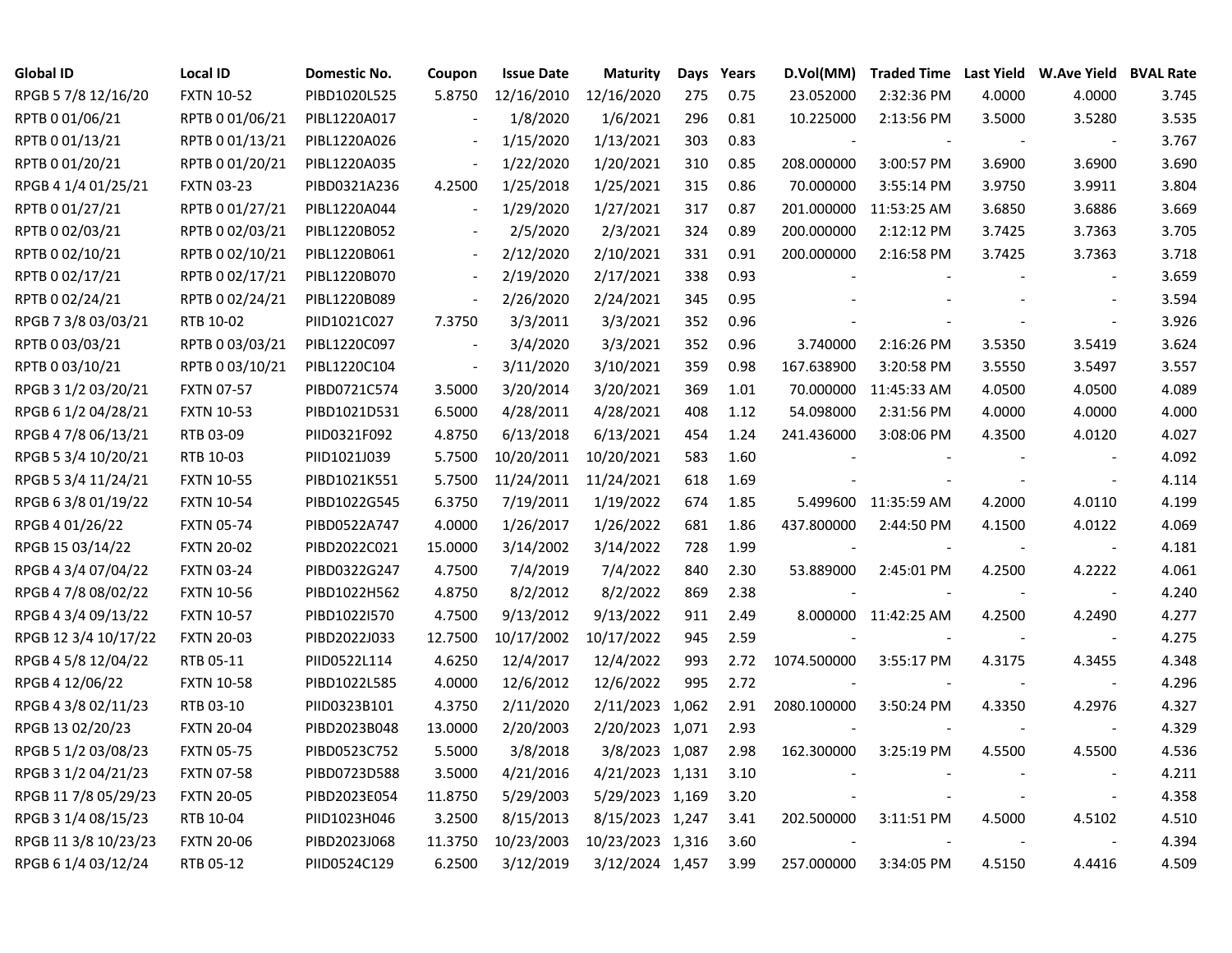| <b>Global ID</b>     | <b>Local ID</b>   | <b>Domestic No.</b> | Coupon  | <b>Issue Date</b> | <b>Maturity</b>        | Days | Years | D.Vol(MM)   | Traded Time Last Yield W.Ave Yield BVAL Rate |        |                          |       |
|----------------------|-------------------|---------------------|---------|-------------------|------------------------|------|-------|-------------|----------------------------------------------|--------|--------------------------|-------|
| RPGB 4 1/2 04/20/24  | <b>FXTN 07-59</b> | PIBD0724D595        | 4.5000  | 4/20/2017         | 4/20/2024 1,496        |      | 4.10  |             | 5.000000 11:45:50 AM                         | 4.3500 | 4.3500                   | 4.478 |
| RPGB 12 3/8 06/03/24 | <b>FXTN 20-07</b> | PIBD2024F075        | 12.3750 | 6/3/2004          | 6/3/2024 1,540         |      | 4.22  |             |                                              |        |                          | 4.440 |
| RPGB 12 7/8 08/05/24 | <b>FXTN 20-08</b> | PIBD2024H086        | 12.8750 | 8/5/2004          | 8/5/2024 1,603         |      | 4.39  |             |                                              |        |                          | 4.448 |
| RPGB 4 1/8 08/20/24  | <b>FXTN 10-59</b> | PIBD1024H595        | 4.1250  | 8/20/2014         | 8/20/2024 1,618        |      | 4.43  | 87.681000   | 2:44:44 PM                                   | 4.7000 | 4.6711                   | 4.700 |
| RPGB 4 1/4 10/17/24  | <b>FXTN 05-76</b> | PIBD0524J762        | 4.2500  | 10/17/2019        | 10/17/2024 1,676       |      | 4.59  | 5.670000    |                                              |        | $\sim$                   | 4.600 |
| RPGB 13 3/4 11/11/24 | <b>FXTN 20-09</b> | PIBD2024K091        | 13.7500 | 11/11/2004        | 11/11/2024 1,701       |      | 4.66  |             |                                              |        | $\overline{\phantom{a}}$ | 4.460 |
| RPGB 5 3/4 04/12/25  | <b>FXTN 07-61</b> | PIBD0725D618        | 5.7500  | 4/12/2018         | 4/12/2025 1,853        |      | 5.07  | 15.100000   | 2:05:31 PM                                   | 4.6000 | 4.6000                   | 4.058 |
| RPGB 12 1/8 04/14/25 | <b>FXTN 20-10</b> | PIBD2025D103        | 12.1250 | 4/14/2005         | 4/14/2025 1,855        |      | 5.08  |             |                                              |        | $\blacksquare$           | 4.478 |
| RPGB 3 5/8 09/09/25  | <b>FXTN 10-60</b> | PIBD1025I608        | 3.6250  | 9/9/2015          | 9/9/2025 2,003         |      | 5.48  | 20.000000   | 9:16:00 AM                                   | 4.3750 | 4.3750                   | 4.351 |
| RPGB 12 1/8 10/20/25 | <b>FXTN 20-11</b> | PIBD2025J116        | 12.1250 | 10/20/2005        | 10/20/2025 2,044       |      | 5.60  |             |                                              |        | $\overline{\phantom{a}}$ | 4.493 |
| RPGB 18 1/4 11/29/25 | <b>FXTN 25-01</b> | PIBD2525K015        | 18.2500 | 11/29/2000        | 11/29/2025 2,084       |      | 5.71  |             |                                              |        | $\overline{\phantom{a}}$ | 4.496 |
| RPGB 10 1/4 01/19/26 | <b>FXTN 20-12</b> | PIBD2026A122        | 10.2500 | 1/19/2006         | 1/19/2026 2,135        |      | 5.85  |             |                                              |        | $\overline{\phantom{a}}$ | 4.500 |
| RPGB 6 1/4 02/14/26  | <b>FXTN 07-62</b> | PIBD0726B627        | 6.2500  | 2/14/2019         | 2/14/2026 2,161        |      | 5.92  | 1328.700000 | 2:56:25 PM                                   | 4.6500 | 4.5951                   | 4.645 |
| RPGB 3 1/2 09/20/26  | RTB 10-05         | PIID1026I057        | 3.5000  | 9/20/2016         | 9/20/2026 2,379        |      | 6.51  | 2.000000    | 10:47:14 AM                                  | 4.5000 | 4.5000                   | 4.299 |
| RPGB 6 1/4 10/20/26  | RTB 15-01         | PIID1526J019        | 6.2500  | 10/20/2011        | 10/20/2026 2,409       |      | 6.60  |             | 2.000000 11:46:48 AM                         | 4.7000 | 4.7000                   | 4.572 |
| RPGB 8 12/07/26      | <b>FXTN 20-13</b> | PIBD2026L139        | 8.0000  | 12/7/2006         | 12/7/2026 2,457        |      | 6.73  |             |                                              |        |                          | 4.526 |
| RPGB 5 3/8 03/01/27  | RTB 15-02         | PIID1527C023        | 5.3750  | 3/1/2012          | 3/1/2027 2,541         |      | 6.96  |             |                                              |        |                          | 4.569 |
| RPGB 4 3/4 05/04/27  | <b>FXTN 10-61</b> | PIBD1027E617        | 4.7500  | 5/4/2017          | 5/4/2027 2,605         |      | 7.13  |             |                                              |        |                          | 4.641 |
| RPGB 8 5/8 09/06/27  | <b>FXTN 20-14</b> | PIBD2027I140        | 8.6250  | 9/6/2007          | 9/6/2027 2,730         |      | 7.47  |             |                                              |        | $\overline{\phantom{a}}$ | 4.715 |
| RPGB 6 1/4 03/22/28  | <b>FXTN 10-63</b> | PIBD1028C635        | 6.2500  | 3/22/2018         | 3/22/2028 2,928        |      | 8.02  | 11.700000   | 3:21:24 PM                                   | 4.8600 | 4.8600                   | 4.546 |
| RPGB 9 1/2 12/04/28  | <b>FXTN 20-15</b> | PIBD2028L151        | 9.5000  | 12/4/2008         | 12/4/2028 3,185        |      | 8.72  |             |                                              |        | $\blacksquare$           | 4.611 |
| RPGB 6 7/8 01/10/29  | <b>FXTN 10-64</b> | PIBD1029A644        | 6.8750  | 1/10/2019         | 1/10/2029 3,222        |      | 8.82  | 2252.100000 | 3:49:36 PM                                   | 4.7700 | 4.6903                   | 4.779 |
| RPGB 8 3/4 05/27/30  | <b>FXTN 20-16</b> | PIBD2030E166        | 8.7500  | 5/27/2010         | 5/27/2030 3,724 10.20  |      |       |             |                                              |        | $\overline{\phantom{a}}$ | 4.692 |
| RPGB 12 1/2 07/28/30 | <b>FXTN 25-02</b> | PIBD2530G029        | 12.5000 | 7/28/2005         | 7/28/2030 3,786 10.37  |      |       |             |                                              |        | $\overline{\phantom{a}}$ | 4.707 |
| RPGB 11 1/4 01/26/31 | <b>FXTN 25-03</b> | PIBD2531A032        | 11.2500 | 1/26/2006         | 1/26/2031 3,968 10.86  |      |       |             |                                              |        | $\overline{\phantom{a}}$ | 4.738 |
| RPGB 8 07/19/31      | <b>FXTN 20-17</b> | PIBD2031G171        | 8.0000  | 7/19/2011         | 7/19/2031 4,142 11.34  |      |       | 380.000000  | 3:15:02 PM                                   | 4.8500 | 4.8500                   | 4.859 |
| RPGB 9 3/8 10/05/31  | <b>FXTN 25-04</b> | PIBD2531J042        | 9.3750  | 10/5/2006         | 10/5/2031 4,220 11.55  |      |       |             |                                              |        |                          | 4.772 |
| RPGB 5 7/8 02/02/32  | <b>FXTN 20-18</b> | PIBD2032B183        | 5.8750  | 2/2/2012          | 2/2/2032 4,340 11.88   |      |       |             |                                              |        | $\overline{\phantom{a}}$ | 4.788 |
| RPGB 5 7/8 03/01/32  | RTB 20-01         | PIID2032C014        | 5.8750  | 3/1/2012          | 3/1/2032 4,368 11.96   |      |       | 9.750000    | 3:05:40 PM                                   | 4.9000 | 4.9051                   | 4.896 |
| RPGB 5 3/4 09/27/32  | <b>FXTN 20-19</b> | PIBD2032I195        | 5.7500  | 9/27/2012         | 9/27/2032 4,578 12.53  |      |       |             |                                              |        | $\sim$                   | 4.800 |
| RPGB 8 1/2 11/29/32  | <b>FXTN 25-05</b> | PIBD2532K057        | 8.5000  | 11/29/2007        | 11/29/2032 4,641 12.71 |      |       |             |                                              |        |                          | 4.803 |
| RPGB 3 5/8 03/21/33  | <b>FXTN 20-20</b> | PIBD2033C206        | 3.6250  | 3/21/2013         | 3/21/2033 4,753 13.01  |      |       |             |                                              |        | $\sim$                   | 4.818 |
| RPGB 9 1/4 11/05/34  | <b>FXTN 25-06</b> | PIBD2534K062        | 9.2500  | 11/5/2009         | 11/5/2034 5,347 14.64  |      |       |             |                                              |        |                          | 4.805 |
| RPGB 8 09/30/35      | <b>FXTN 25-07</b> | PIBD2535I071        | 8.0000  | 9/30/2010         | 9/30/2035 5,676 15.54  |      |       |             |                                              |        |                          | 4.805 |
| RPGB 8 1/8 12/16/35  | <b>FXTN 25-08</b> | PIBD2535L086        | 8.1250  | 12/16/2010        | 12/16/2035 5,753 15.75 |      |       |             | 1.835000 10:39:06 AM                         | 5.0000 | 5.0000                   | 4.818 |